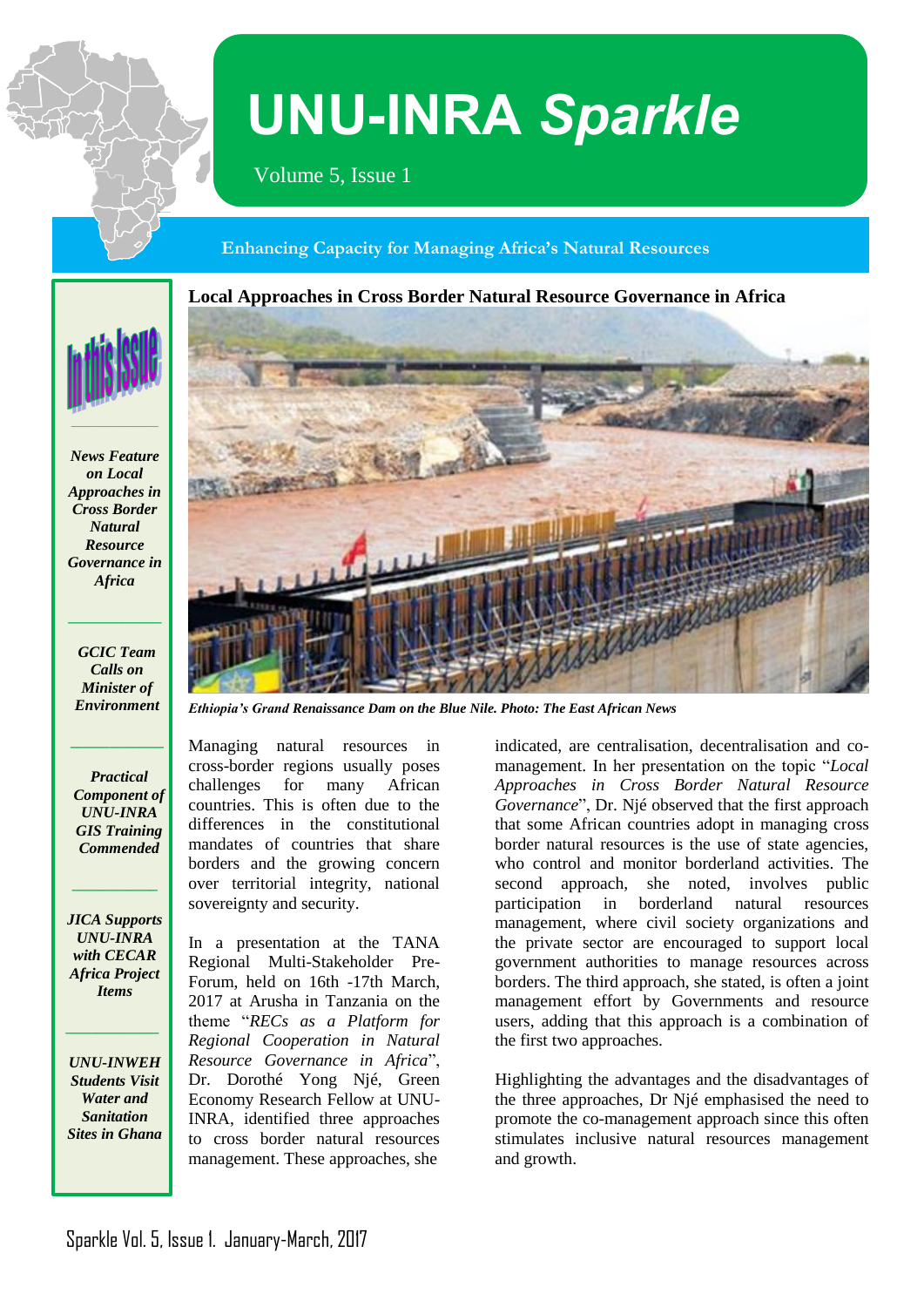![](_page_1_Picture_0.jpeg)

*Dr. Dorothé Yong Njé, third from right on the front row, in a group photograph with other participants of the forum*

In addition, Dr. Njé underscored the need for more efforts in the area of border demarcation for a successful implementation of any of the approaches. She emphasised the importance of capacity development at all levels, development and implementation of border-related policies as well as collaboration and coordination between different actors in countries that share borders. This, she noted, will help promote efficient cross-border governance of natural resources in Africa.

**GCIC Team Calls on Minister of Environment**

![](_page_1_Picture_4.jpeg)

*Prof. Frimpong Boateng, Minister, MESTI, (third in middle from right ), Mr. Michael Ehst (GCIC Task Team Leader) on Prof. Frimpong Boateng's right, and Dr Elias T. Ayuk, Director, UNU-INRA (extreme right). The others are members of MESTI and the GCIC team.* 

A team from the Ghana Climate Innovation Centre (GCIC), led by Mr. Michael Ehst, the GCIC Task Team Leader and Dr. Elias T. Ayuk, Director of UNU-INRA, paid a courtesy call on the Minister of Environment, Science, Technology and Innovation (MESTI), Prof. Kwabena Frimpong Boateng, in Accra, on  $15<sup>th</sup>$  March, 2017. The aim of the visit was to brief the Minister on the progress of the GCIC project and to use the opportunity to seek further collaboration with MESTI.

Prof. Frimpong Boateng expressed excitement about many aspects of the project, including the opportunity to attract more women and participants from periurban areas for business incubation at the climate innovation center at Ashesi University College, Ghana.

The GCIC project seeks to provide financing, mentoring, training and business advisory services to support emerging entrepreneurs and new ventures involved in developing locally appropriate solutions to climate change mitigation and adaptation in Ghana. The project is being implemented by Ashesi University College (Ghana), SNV, Ernst &Young, and UNU-INRA. UNU-INRA is leading the policy component of the project. The project is supported by the World Bank, Danish International Development Agency (DANIDA) and the Netherlands Government.

## **Practical Component of UNU-INRA GIS Training Commended**

![](_page_1_Picture_11.jpeg)

*Some participants collecting data in the field for analysis*

Participants at UNU-INRA's just ended training programme on Geographic Information System (GIS) and Remote Sensing, held from 13th to 17th March, 2017, in Accra, expressed satisfaction, especially with the practical component of the training. The participants, in their evaluation reports, rated the practical sessions, which involved data collection in the field with modern Global Positioning System (GPS) equipment and analysis, very high.

The GIS and Remote Sensing training aims to enhance the capacity of natural resources managers, researchers and students in GIS and remote sensing applications. The training is organized by UNU-INRA quarterly to equip participants with concepts, functional skills, methods and techniques needed for prescribing location specific solutions in addressing resource management challenges facing Africa.

The participants of the training were taken through theoretical background to GIS and hands-on applications in collecting natural resources related data using GPS and Satellite imagery tools. The data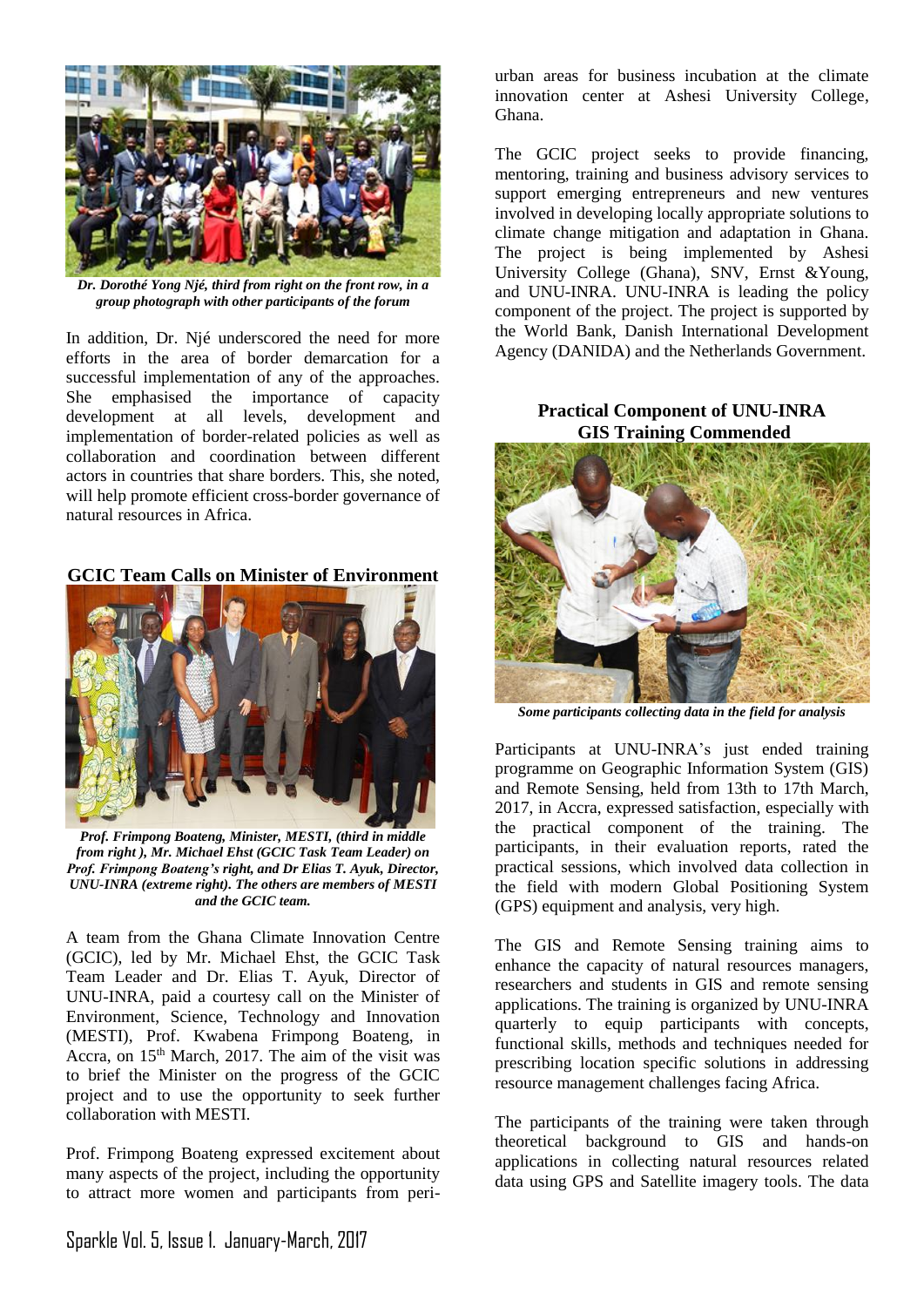collected was processed with ArcGIS, Envi and Erdas Imagine into maps suitable for decision making.

![](_page_2_Picture_1.jpeg)

*Cross-section of the training participants*

There were ten participants including one female, coming from different organisations and institutions such as Forestry Commission, Ghana Atomic Energy Commission, Lands Commission, Africa Humanity Academy, University of Ghana, Kwame Nkrumah University of Science and Technology (KNUST) and Wilkins Engineering Ltd, all in Ghana.

**JICA Supports UNU-INRA with CECAR Africa Project Items**

![](_page_2_Picture_5.jpeg)

*Ms. Sayuri Shimotani, Representative of JICA Ghana, presenting the donation agreement to Prof. Emmanuel Owusu-Bennoah, Former Board Member, UNU-INRA*

The Japan International Cooperation Agency (JICA) Office in Ghana has donated some items of the project on "*Enhancing Resilience to Climate and Ecosystem Changes in Semi-Arid Africa: An Integrated Approach*" dubbed CECAR Africa project, to UNU-INRA. The items which were handed over to UNU-INRA in a brief ceremony in Accra on 22nd March, 2017 include a Toyota Fortuner 4w, a Dell Laptop Computer, An HP Colour Laser Printer, Plotter HP DesignJet, Satellite Image Rapid Eye Specification, and GIS Software Licenses.

In his remarks, Prof. Emmanuel Owusu Bennoah, a former Board Member of UNU-INRA, who received the items on behalf of the Institute, expressed profound gratitude to JICA and the CECAR Africa project team, especially to the Project Leader, Prof. Kazuhiko Takeuchi, for the kind gesture and continued support to the Institute. He indicated that the CECAR Africa project had benefited Ghana as a country and UNU-INRA as an Institute, since the capacity of the research team that worked on the project had been enhanced.

Prof. Takeuchi on his part thanked UNU-INRA for hosting the project team and pledged his commitment for more collaboration with the Institute. The JICA representative, Ms Sayuri Shimotani, in her remarks, noted that the project had reached out to many communities in the Northern part of Ghana.

The CECAR-Africa project, which started in 2009 and ended in 2016 focused on climate and ecosystem change adaptation and resilience research. The goal of the project was to combine climate change and ecosystem change research and to build an integrated resilience enhancement strategy known as a "Ghana model". The project received financial support from the Science and Technology Research Partnership for Sustainable Development (SATREPS), which is a collaborative programme of the Japan Science and Technology Agency (JST) and the Japan International Cooperation Agency (JICA).

The project was implemented by the United Nations University Institute for the Advanced Study of Sustainability (UNU-IAS), UNU-INRA, and other leading adaptation and resilience research institutes in Ghana and Japan.

#### **UNU-INWEH Students Visit Water and Sanitation Sites in Ghana**

![](_page_2_Picture_14.jpeg)

*A section of the team being briefed at the Zoomlion Waste Water Treatment Plant in Accra*

Students of the Water Without Borders programme, which is a joint graduate programme between the United Nations University Institute for Water, Environment and Health (UNU-INWEH) based in Canada and the McMaster University, Canada, paid a one week visit to key water and sanitation project sites in Ghana. The aim of the visit was to assess water